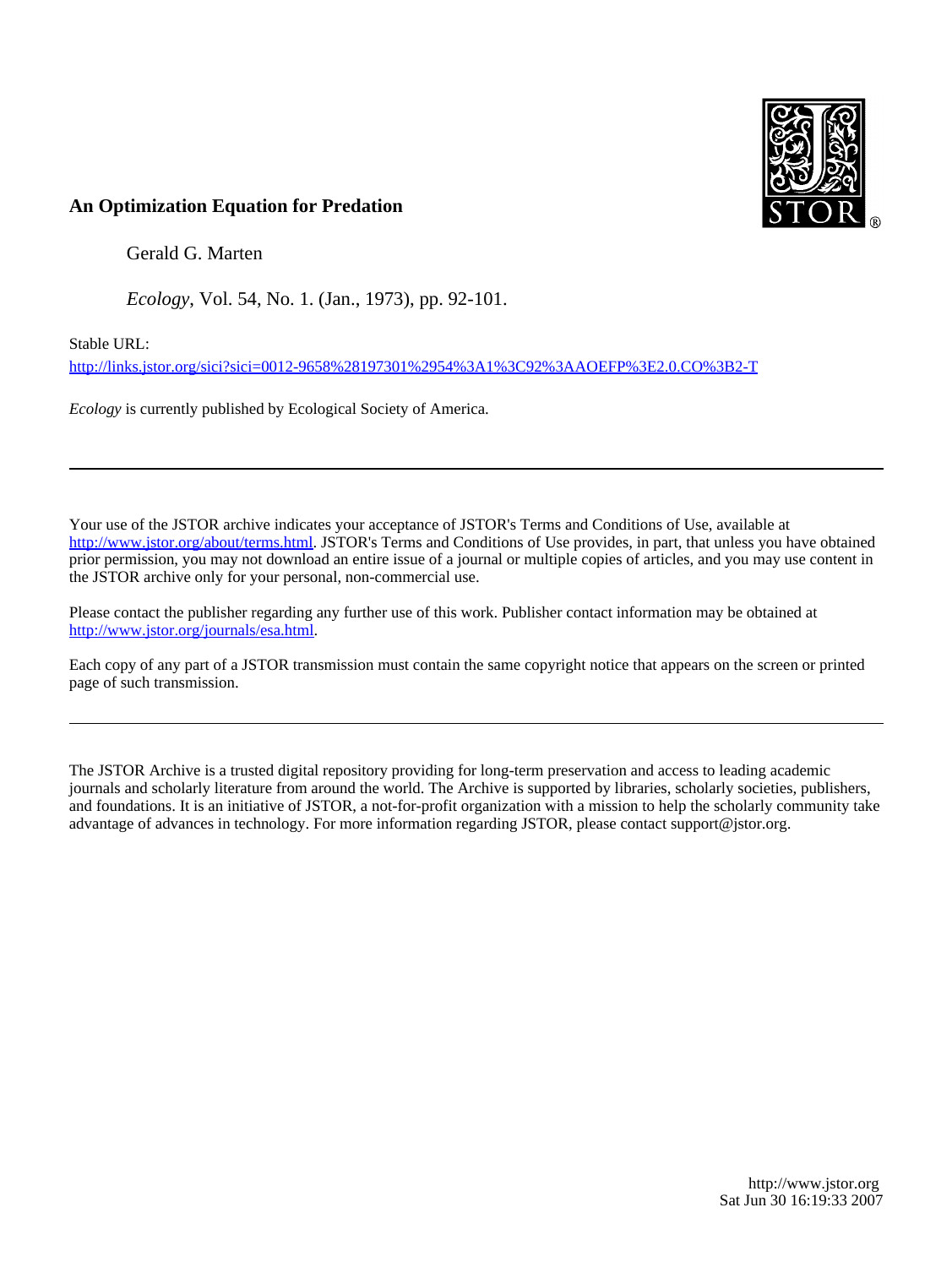# AN OPTIMIZATION EOUATION FOR PREDATION<sup>1</sup>

*GERALDG. MARTEN* 

*Institute of Resource Ecology, University of British Columbia, Vancouver, B.C., Canada* 

*Abstract.* A general equation is derived for the quantity of different foods a predator con-<br>sumes in response to food preference and food abundance. It is supposed the predator apportions its efforts among different search modes in order to minimize the discrepancy between actual and desired quantities of each food consumed. Included are the conflict between quantity and composition of the diet and the competition between feeding and nonfeeding activities. The properties of the equation are examined and discussed in light of the literature.

Predation has been the subject of numerous theoretical and experimental investigations in recent years. This papcr attempts to incorporate some of the patterns which have emerged into a single, overall equation. The equation states in computable form how the quantities of different foods consumed by a predator (or herbivore) depend upon food abundances and preferences. It is intended primarily as a computational tool of general scope which nonetheless approximates reality.

The equation is based on the teleological assertion that a predator adjusts its efforts in obtaining different foods to control its diet within certain practical limits. It thereby provides, in addition to a computational tool, a working hypothesis fcr studying predation from the particular point of view which underlies its derivation---optimal control.

The objective is to compute feeding rates as simply as possible, while retaining such common features of predator response to food abundance as (a) saturation of a predator's feeding capacity at high food abundance: (b) shifting proportions of food in the diet at different food abundances: (c) thresholds of food abundance. below which a food is not consumed; (d) maintenance of variety in the diet, even when a food is superabundant.

As a computational tool, the equation can contribute to the quantitative study of ecosystems. Only when we are explicit about the nature of ecosystem transfers like predation can we interpret ecosystem experiments without confounding the effects of those transfers with properties emerging at the ecosystem level.

#### FORMULATION OF THE PREDATION EQUATION

If a general predation equation is to be valid, there must in fact be some uniformity in nature despite the great variety of means organisms employ to pursue their relatively few kinds of ecological ends. Slobodkin (1965) feared this variety would impede a quantitative ecology, and indeed, even the broad mechanisms which determine the pattern of predator respanse to food abundance seem different in each new situation studied.

<sup>1</sup> Received July 14, 1971; accepted July 14, 1972.

Holling found predator saturation mediated by a drop in searching effectiveness due to time lost processing food in one instance (Holling 1959) and to a decline in hunting motivation on filling the gut in another (Holling 1966). Tinbergen (1960) postulated a "specific search image" to account for shifting proportions of food in the diet of forest birds. but Royama (1970) felt that a concentration of searching activity in temporarily profitable microhabitats could also account for the same effect. Croze (1970) documented experimentally that both kinds of learning, for food and for habitat. were present in crows.

The foundation of the predation equation to be presented here is adaptation—the ability of organisms to change their operating characteristics in coping with a fluctuating environment-a fundamental feature of life which dominates ecological processes (Slobodkin 1964). It will be assumed that predators shift their feeding behavior with changes in food abundance, optimizing the quantity and composition of their diet. Learning may be involved in some instances, built-in mechanisms in others, but the equation specifies no such details. There is no concern here with what is ultimately being optimized (e.g., survival or reproduction); the standards for an optimal diet of any particular predator are assumed to be given.

#### Search modes

Let us assume that a predator has  $m$  discrete search modes. They might, for example, be different microhabitats, searching techniques, or search images. The average feeding rate  $(u_{ki})$  on food k in search mode i is

$$
u_{ki} = v_{ki} N_k \left( 1 - \frac{\sum_{k'=1}^{n} u_{k'i}}{u_{\text{max}}} \right) \qquad (1)
$$

where  $v_{ki}$  = the effectiveness of finding the kth food in the ith search mode

 $N_k$  = the abundance of the kth food

 $n =$  the number of different foods.

The maximum feeding rate  $(u_{\text{max}})$  is not subscripted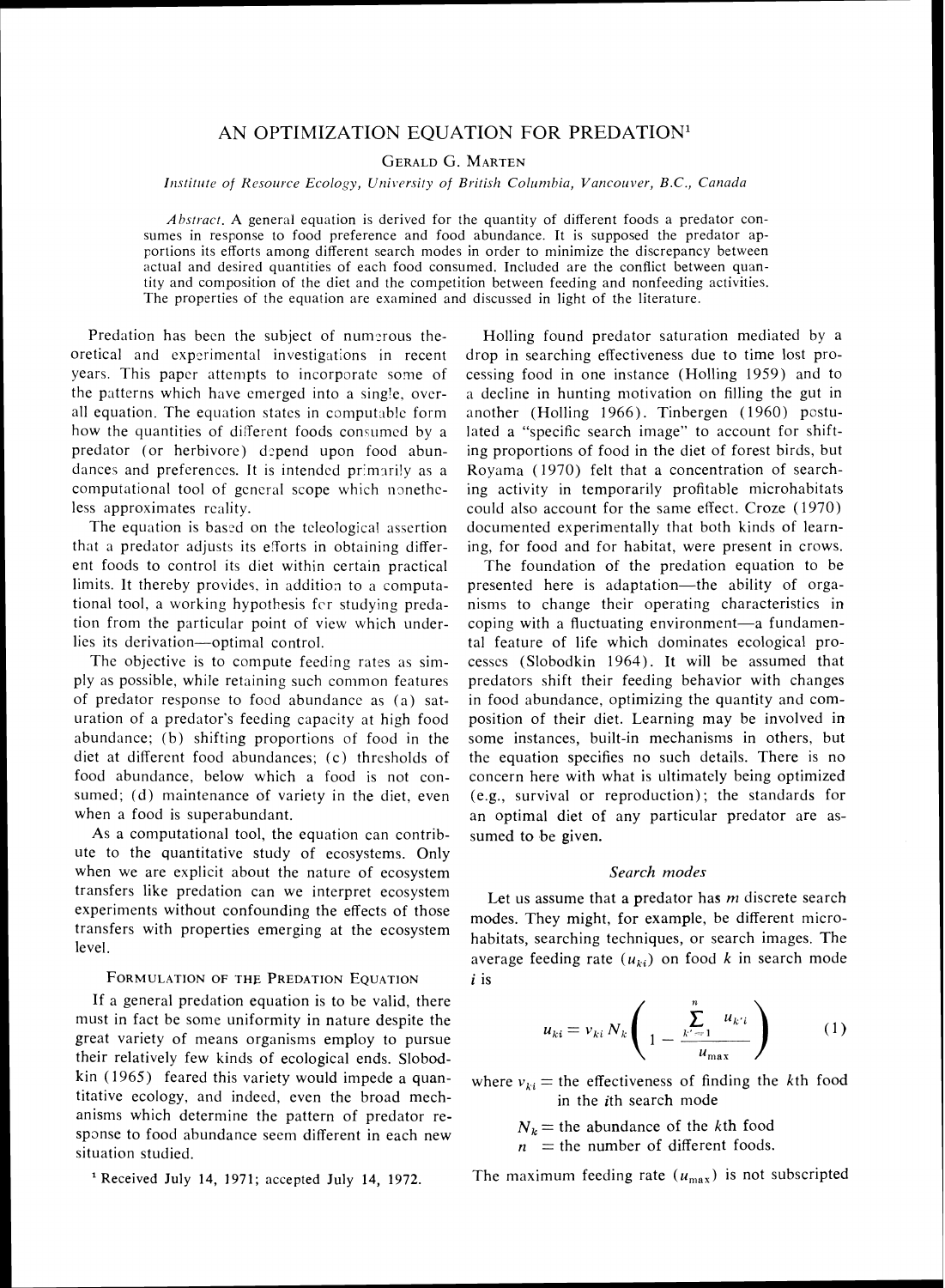with respect to food, but it could be so subscripted if the situation warranted it.

Rearranging eq.  $(1)$  for computational convenience (details in appendix).

$$
u_{ki} = \frac{u_{\max} v_{ki} N_k}{u_{\max} + \sum_{k'=1}^{n} v_{k'i} N_{k'}}.
$$
 (2)

Equations (1) and (2) state that the feeding capacity of a predator becomes saturated as increasingly more searching time is lost to processing food at higher rates of food consumption. Equation (2) provides a computational link between the  $u_{ki}$  and food abundances  $N_k$ . However, it is the  $u_{ki}$ , whatever their origin, that are of consequence to the optimization process. If eq. (2) does nct apply to a particular situation, the  $u_{ki}$  can be obtained by whatever means are appropriate, and the optimization equation derived below still applies.

As a predator can allocate different proportions of its time to different search modes, the total quantity  $(Y_k)$  of food k consumed is

$$
Y_k = \sum_{i=1}^{m} u_{ki} x_i \tag{3}
$$

where  $x_i$  = the proportion of total feeding time spent in the ith search mode.

The emphasis or effort  $(x_i)$  placed on different search modes may have dimensicns other than time, and search modes may merge into one another; but for the discussion to follow, it will be assumed that search modes are discrete and that the effort placed upon them may be expressed in terms of time. Equation (3) applies to average feeding over a period like a day and asserts no details about fluctuations within that period.

## Control view

Let us suppose that the predator "controls" its feeding, to minimize the discrepancy  $(F)$  between desired and actual consumptions of various foods:

$$
F = (z_T - \sum_{k=1}^{n} Y_k)^2 + \sum_{k=1}^{n} w_k (z_k - Y_k)^2 + w_0 (1 - x_{m+1})^2
$$
 (4)

where  $z_k$  = the desired level of consumption of food k

- $z_T$  = the desired level of total consumption (normally much less than  $u_{\text{max}}$ )
- $w_k$  = the importance attached to consumption of food  $k$  relative to quantity of the diet (i.e., the strength with which consumption  $(Y_k)$  is regulated at  $z_k$ )
- $w_0$  = the importance attached to nonfeeding activities relative to quantity of the diet

 $x_{m+1}$  = the proportion of time available for feeding which is spent instead on competing. nonfeeding activities.

The first term of eq. (4) represents the discrepancy in total food consumption, the middle terms represent discrepancies in the consumption of each food, and the last term represents the deviation of the actual time spent on nonfeeding activities from a desired proportion of unity.

Although the parameters  $z$  and  $w$  are assumed to be constant regardless of food abundance. they may change slowly with time as the physiological state of the predator changes due, for example, to age or seasonal change in its environment.

## Reward view

An alternative. but exactly equivalent phrasing of eq. (4),may prove more satisfying to those preferring a more mechanistic interpretation of predation. The negative of eq. (4) is a "reward" *(G)* for the predator to maximize:

$$
G = -F = z_T \sum_{k=1}^{n} Y_k \left( 2 - \frac{\sum_{k=1}^{n} Y_k}{z_T} \right) + \frac{\sum_{k=1}^{n} w_k z_k Y_k \left( 2 - \frac{Y_k}{z_k} \right)}{+ w_0 x_{m+1} (2 - x_{m+1}) - K}.
$$
 (4a)

precious to a hungry predator than to a satiated one. The positive terms represent rewards, respectively, from total food consumption, from each food in itself, and from nonfeeding activities. For example, the reward from each food is  $2w_k z_k$  per unit consumption at low consumption, but with a diminishing reward from additional increments of food. reaching a maximum reward as at  $z_k$ ; that is, food is more

The term in eq. (4a) which includes  $x_{m+1}$  can be paraphrased

$$
w_0 x_{m+1} (2 - x_{m+1}) = w_0 \left[ 1 - \left( \sum_{i=1}^{m} x_i \right)^2 \right]
$$

and considered a cost of feeding effort which is increasingly great as more effort is removed from competing. nonfeeding activities.

 $K$  represents terms from eq.  $(4)$  which do not contain the decision variable  $(x_i)$  and are therefore of no consequence to the optimization:

$$
K = z^2 r + \sum_{k=1}^n w_k z^2 k + w_0.
$$

# Review of assumptions

Equations  $(1)$ ,  $(3)$ , and  $(4)$  state the assumptions underlying the predation equation. Equation  $(1)$  is the "disc equation" of Holling (1959) adapted to a multifood situation. Equat on  $(3)$  assumes different search modes exist.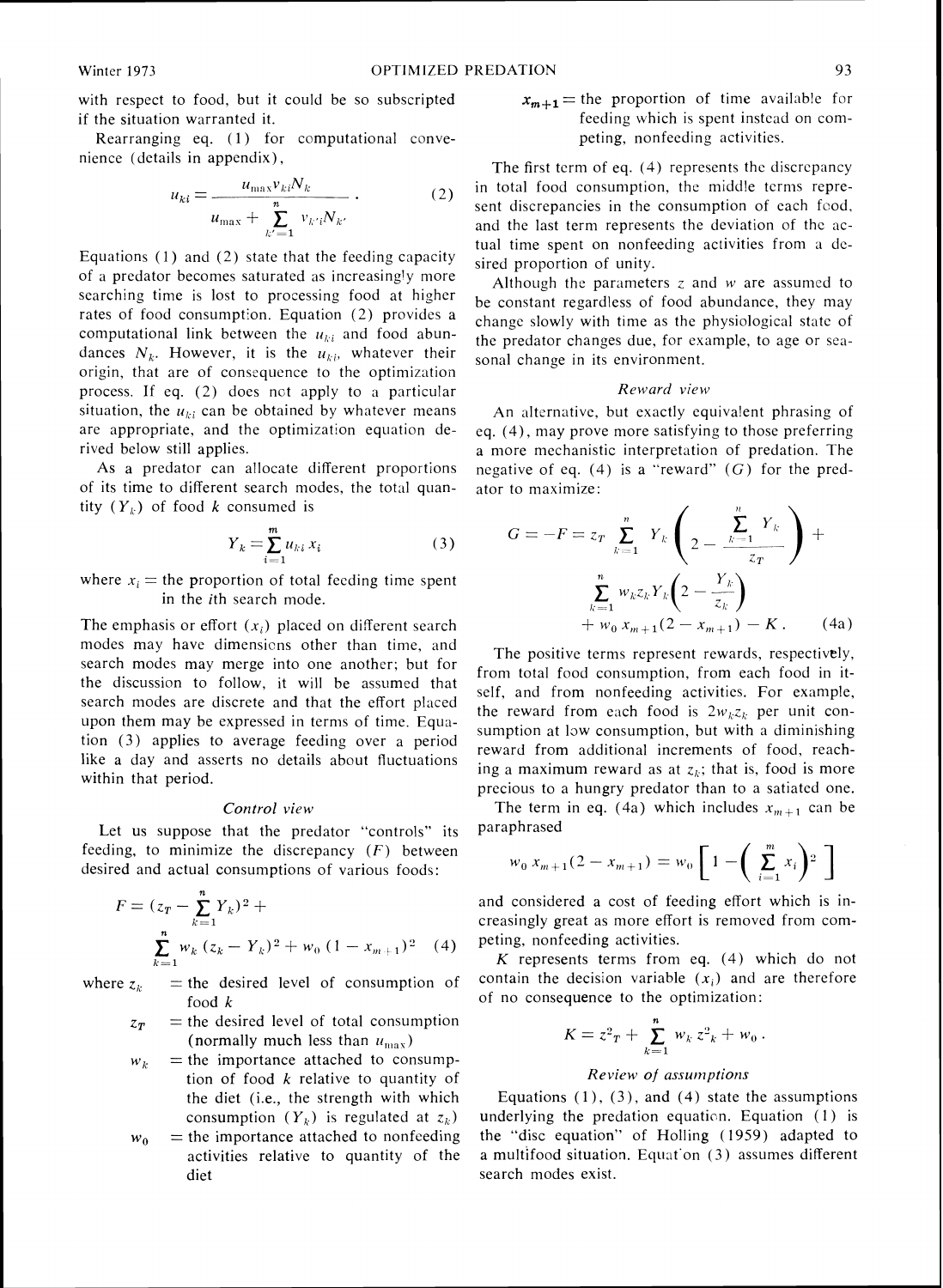Equation (4) or (4a) includes numerous biological assumptions, some of them implicit.

- a) The predator has the ability to make an optimal decision in distributing its effort among search modes.
- b) There is in reality some desired level of consumption  $(z_k)$  for each food.
- c) The discrepancy  $(F)$  between actual and desired levels of food consumptions is minimized. (AIternatively, the total reward  $(G)$  from consumption of all foods is maximized.)
- d) The relative importances  $(w_k)$  attached to discrepancies (or rewards) due to consumption of each food, total consumption, and nonfeeding are constant, regardless of food abundances or levels of consumption.
- e) The perceived discrepancies are quadratic functions of actual discrepancies. (Perceived rewards are quadratic functions of consumption.)
- f) The contributions of each food, total consumption, and nonfeeding activity to the total discrepance (or reward) are separate and additive.

The existence of search modes is illustrated by birds which feed in a variety of vegetation types and employ a variety of foraging techniques each day (Root 1967). Dawkins ( 1969) has explored the mechanisms by which chickens maintain a variety of choices in their pecking behavior. That animals are capable of minimization "decisions" is illustrated by lobsters which orient their bodies by minimizing the discharge rate from their statocyst organs (Cohen 1955).

The notion of a desired level of consumption  $(z_i)$ for each food may seem artificial: however, the fact that animals are observed to take foods in fixed proportions when the foods are all superabundant suggests the existence of  $z_k$ . Brown (1969) observed this in seed selection by pigeons, and Lat (1967) reviewed the consistent food preferences of laboratory rats which lead to a nutritionally balanced diet.

A feature of eq. (4) which indeed is arbitrary is that the "perceived" nutritional error is the square of actual error. It is reasonable to suppose that some exponent is appropriate because perceived differences have been shown generally to be a power function of actual differences (Weber's Law). Examples (Stevens 1966) range from human and animal discrimination of pitch. loudness. and brightness to human attitudes. The exponent is less than one in most cases (often about one-half), but some quantities are perceived with an exponent greater than one (e.9.. **1.5** for the exponent of perceived electric current).

The assumption of additivity is also arbitrary. However, studies on body orientation have shown that sensory signals from different organs may be treated as an algebraic sum. Pigeons evaluate head

position in this way from separate sensors in the head and neck (Mittelstaedt 1964). and fish add the cues from dorsal light and from gravity in orienting their bodies (Holst 1950).

To summarize. the mechanisms of feeding behavior are not known well enough to validate completely the above assumptions, but similar ahilitics and similar relationships have been observed in other kinds of behavior. Further experimental observation must determine how well they apply to predation.

The predation equation may, however. provide an adequate description of predator response to food abundance, even under circumstances where it is not strictly correct as an explanation. For example, a predator may not literally possess desired levels of food consumption, but its response pattern may be as though that were the case.

## MATHEMATICAL SOLUTION

Substituting (3) in (4). the formal optimization problem is to minimize:

$$
\mathbf{F}(x_i) = \left(z_T - \sum_{k=1}^n \sum_{i=1}^m u_{ki} x_i\right)^2 + \sum_{k=1}^n w_k \left(z_k - \sum_{i=1}^m u_{ki} x_i\right)^2 + w_0 (1 - x_{m+1})^2,
$$
\n(5)

subject to constraints on the "decision variables"  $x_i$ 

$$
\sum_{i=1}^{m+1} x_i = 1 \tag{6a}
$$

$$
x_i \ge 0 \qquad i = 1, \ldots, m+1 \qquad (6b)
$$

The equality constraint (6a) specifies that the predator has a limited amount of effort available for feeding. The inequalities (6b) specify the physical constraint that effort or time cannot be negative.

Equation  $(5)$  and constraints  $(6)$  represent a quadratic programming problem, and the quadratic form of eq.  $(5)$  is in fact critical to the relatively simple solution outlined below. If eq. (5) should have a more complex form. as may be demanded by reality under some circumstances, it might be necessary to resort to a numerical, "steepest descent" search technique of the sort described by Nelder and Mead ( 1965). Although search techniques can deal with any arbitrary function to be minimized, they are expensive in computer time and not feasible with more than five or so decision variables. Moreover, a complicated function could have numerous minima. which would not only present computing problems, but could also prove confusing to a real predator.

A quadratic programming problem may be solved by the method of Wolfe (1959). an extension of linear programming, if one already has a computer program for the relatively lengthy and complicated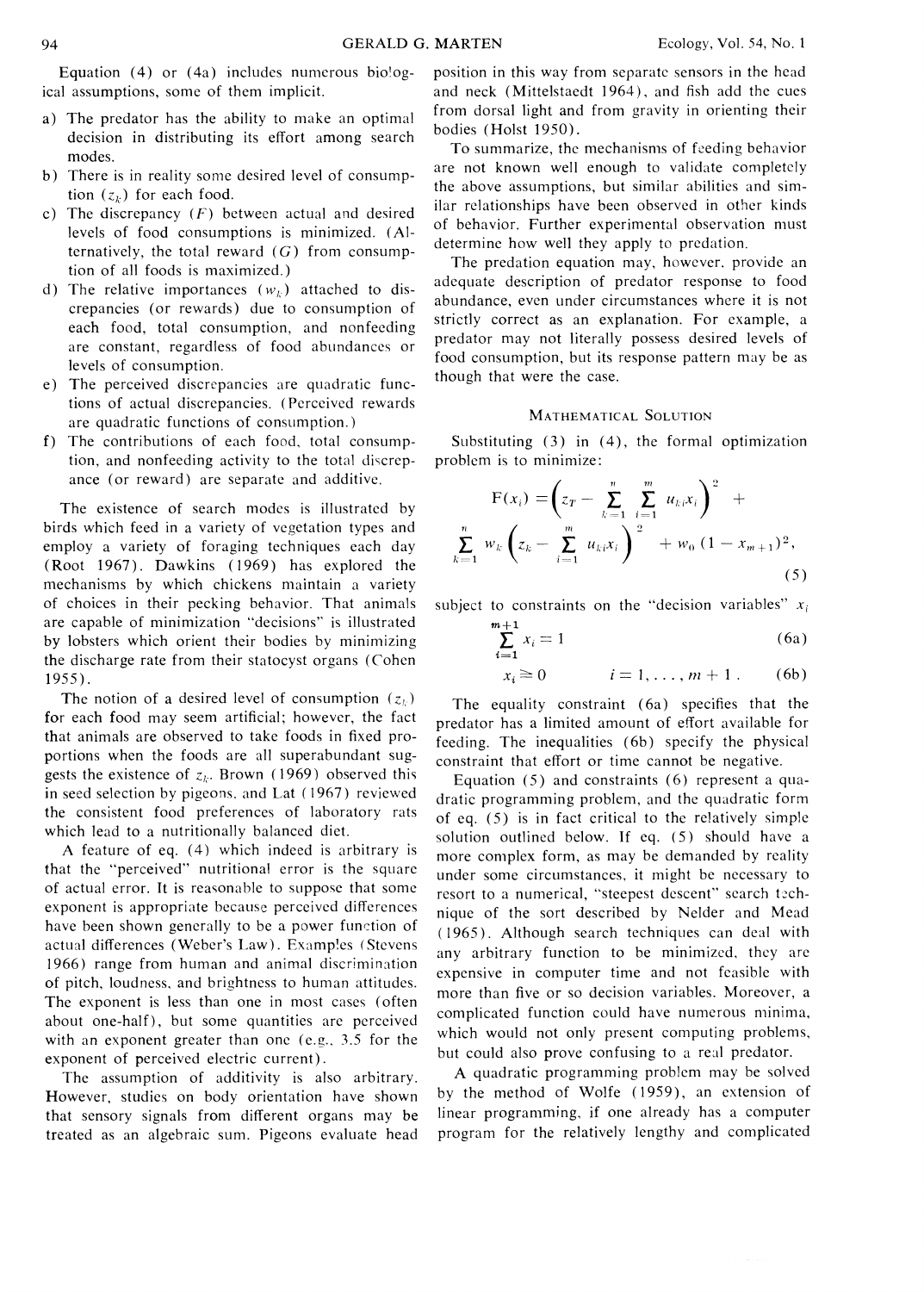procedure. Presented below is an ad hoc solution to the problem, which leads to the relatively simple computer program in Fig. I. The solution proceeds in two stages. First, Lagrange multipliers are used to minimize eq. *( 5* ), subject to equality constraint  $(6a)$ . Second, in the next section, the inequality constraints (6b) are handled by setting some of the  $x_i$ to zero.

The problem is treated below in algebraic terms because algebra allows precise computational statements which are general for any number of decision variables (i.e., search modes). Although a geometric treatment of the problem is limited to three dimensions, it can add to an intuitive understanding of the algebra and procedures presented below. A geometric picture is not developed here. but the reader may find a diagram of a quadratic function like eq.  $(5)$ and constraints like  $(6)$  in Kunzi and Krelle (1966: 87).

#### Lagrange multiplier solution

Lagrange multipliers are a classical optimization method which cannot deal practically with complicated functions or inequality constraints. but they are fully effective for eq. (5) and (6a). They have the advantage that they lead to a general. algebraic solution which applies for all possible parameter values. Applying Lagrange multipliers (Hillier and Lieberman 1967: 605), the values of  $x_i$  which minimize eq.  $(5)$ , subject to equality constraint  $(6a)$ , must satisfy the following equations:

$$
\frac{\delta F}{\delta x_i} = \frac{\delta F}{\delta x_{m+1}} \quad i = 1, \dots, m \,.
$$
 (7)

(Note that the  $\delta F/\delta x_i$  are also all equal to each other.)

Equations (6a) and (7) form the basis for the predation equation. Equation (7) states that *F* is minimized when the increment in *F* induced by a small shift in effort from nonfeeding to a particular search mode is exactly compensated by the decrement in *F* due to increased food consumption. (Similarly, a change in  $F$  due to shifting effort from one search mode is exactly compensated by the effort shifted to another search mode.)

Predators do not have Lagrange multipliers at their disposal. but animals are remarkably able at bringing perceived quantities into balance. This is what eq. (7) says they can do. and it does not seem to require super powers. For example. Mittelstaedt (1964) showed that head orientation in pigeons is achieved by balancing signals from receptor organs. Fraenkel and Gunn ( 1961) have reviewed numerous instances of tropotaxis (p.  $76-89$ ) and dorsal light reaction (p. 120-132) in invertebrates and fish. where the body is oriented by simultaneously balancing light intensity on bilateral light receptors.

#### *Computation*

The reader who is not concerned with computational details may wish to skip this section and the following one on nonnegativity constraints. All computational procedures from the two sections are included in the computer program (Fig. 1).

Equation (5) may be rephrased:

$$
F(x_i) = \sum_{i=1}^{m+1} \sum_{j=1}^{m+1} q_{ij}x_ix_j - 2 \sum_{i=1}^{m+1} c_ix_i + K
$$
\n(8)

where 
$$
q_{ij} = \left(\sum_{k=1}^{n} u_{ki}\right) \left(\sum_{k=1}^{n} u_{kj}\right)
$$
  
\n
$$
+ \sum_{k=1}^{n} w_k u_{ki} u_{kj}
$$
\n
$$
i = 1, ..., m
$$
\n
$$
c_i = \sum_{k=1}^{n} u_{ki} (w_k z_k + z_T)
$$
\n
$$
q_{i,m+1} = q_{m+1,i} = 0
$$
\n
$$
c_{m+1} = q_{m+1,m+1} = w_0.
$$
\n(9)

Examination of the matrix **Q** over numerous random values for the  $u_{ki}$  and  $w_k$  has shown **Q** is almost always positive definite by the criterion of positive determinants outlined by Kunzi and Krelle (1966: 35). This means (Kunzi and Krelle 1966: 38) that equation  $(8)$  has a single minimum which is the minimum for all decision variables  $x_i$ , a well-defined optimization problem.

The partial derivatives of (8) are

$$
\frac{\delta F}{\delta x_i} = 2 \left( \sum_{j=1}^{m+1} q_{ij} x_j - c_i \right)
$$
  
  $i = 1, \dots, m+1.$  (10)

Substituting (10) in (7) and dividing by two yields *m* equations:

$$
\sum_{j=1}^{m+1} a_{ij}x_j = b_i \quad i = 1, ..., m \qquad (11)
$$

where 
$$
a_{ij} = q_{ij} - q_{m+1, j}
$$
  
\n $b_i = c_i - c_{m+1}$  (12)

These  $m$  equations are to be solved simultaneously with the equality constraint from eq. (6a):

$$
\sum_{j=1}^{m+1} a_{m+1,j} x_j = b_{m+1} \tag{13}
$$

where  $a_{m+1,j} = b_{m+1} = 1$ . (12a)

In matrix notation, eq.  $(11)$  and  $(13)$  are

$$
Ax = b \tag{14}
$$

where **A** is an  $(m + 1) \times (m + 1)$  matrix whose elements are  $a_{ij}$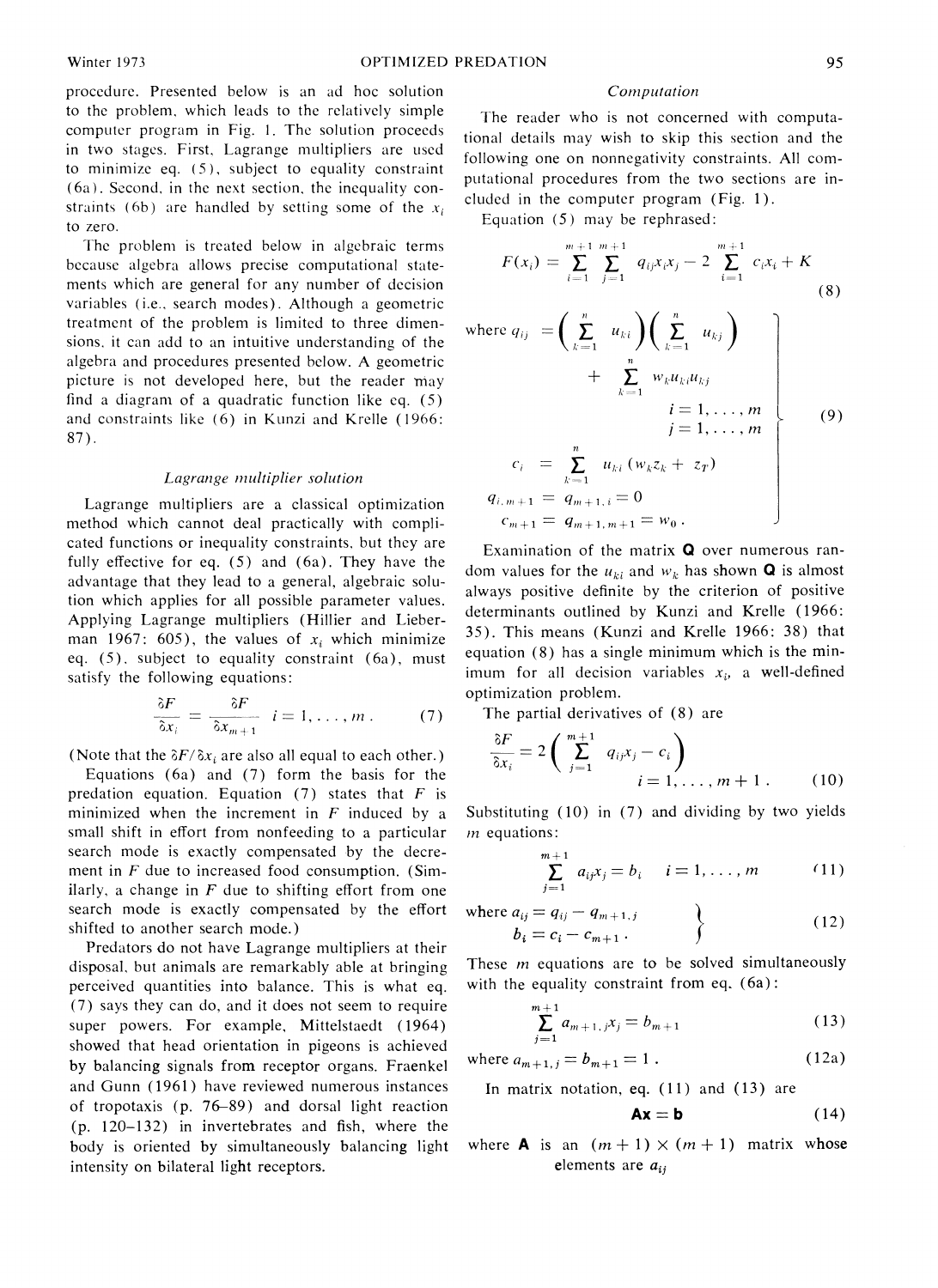**x** is an  $(m + 1) \times 1$  vector whose elements are  $x_i$ 

**b** is an  $(m + 1) \times 1$  vector whose elements are *h,.* 

Solving for **x**,

$$
\mathbf{x} = (\mathbf{A})^{-1} \mathbf{b} \tag{15}
$$

Substituting (15) in (3) and expressing in matrix form.

$$
\mathbf{Y} = \mathbf{u}(\mathbf{A})^{-1}\mathbf{b} \tag{16}
$$

where **Y** is an  $n \times 1$  vector whose elements are  $Y_k$ **u** is an  $n \times (m + 1)$  matrix whose elements are  $u_{ki}$  (with  $u_{k,m+1} = 0$ ).

Equation (16) is the predation equation. The objective is to compute the  $Y_k$ , given parameters  $w_k$ ,  $w_0$ ,  $z_k$ ,  $z_T$ ,  $v_{ki}$ , and  $u_{max}$  and the "independent variables"  $N_k$ . The computational procedure is to calculate in the following order:

- a) the  $u_{ki}$  using eq. (2),
- b) the  $q_{ii}$  and  $c_i$  from eq. (9),
- c) the  $a_{ij}$  and  $b_i$  from eq. (12) and (12a),
- d) the  $x_i$  and  $Y_k$  from eq. (15) and (16).

Computation of eq.  $(16)$  is straightforward and simple. no matter how many foods there may be. It is simply a matter of matrix inversion and matrix multiplication, operations routinely available on all computers. Experience has shown matrix **A** to be well-conditioned in the sense described by Conte ( 1965: Sec. 5.4) ; it is therefore susceptible to inversion with reasonable precision. One circumstance in which **A** may be ill-conditioned is when two search modes have  $u_{ki}$  so similar that they are not really distinct search modes.

## Nonnegativity constraints

There is one complication however--that eq.  $(15)$ can generate negative  $x_i$ , which violate constraint (6b). This means some of the  $x_i$  must be set to zero and treated in eq. (15) as though they do not exist. That is, under some regimes of food abundances the predator may not utilize some search modes at all. The computational problem is to decide which  $x_i$ should be set to zero and which should be positive  $(i.e., included in eq. (15)).$ 

The procedure presented below resembles that of Theil and Van de Panne (1961). It depends upon two conditions of the optimal solution: a) all  $x_i$  are nonnegative; b) an  $x_i$  equals zero only if its partial derivative, eq. (10). at the solution is larger (less negative) than the partial derivatives of the positive  $x_i$ . The first condition deals with the error of including an  $x_i$  in eq. (15) when it should be set to zero. The second condition deals with the opposite error of setting an  $x_i$  to zero when it should be positive.

The second condition deserves further explanation. The partial derivatives  $\delta F/\delta x_i$ , eq. (10), of all the nonzero  $x_i$  generated from eq. (15) are all equal to each other at a solution. Equation (15) simply implements eq. *(7),*which specifies that the derivatives are all equal. However, the derivatives of the zero  $x_i$  at the solution are not equal to the derivatives of the nonzero  $x_i$ , because the zero  $x_i$  were not included in eq. (15). If the derivative  $\delta F/\delta x_i$  of any zero  $x_i$ is more negative than the derivatives of the nonzero  $x_i$ , then *F* will be decreased by shifting some effort to that  $x_i$  (making it positive), and it should be included in the solution of eq. (15). Conversely, if the derivative of a zero  $x_i$  is less negative than the derivatives of the nonzero  $x_i$ , then it is correctly set to zero.

The basic procedure is to start with an initial guess of which  $x_i$  should be zero and which should be positive. The zero  $x_i$  are removed from eq. (15) by deleting their rows and columns from the matrix A and deleting their elements from the vector **b.** (If  $x_0$  is set to zero, the  $a_{ij}$  and  $b_i$ , eq. (12), must be redefined with one of the  $q_{ij}$  and  $c_i$  as negative terms in place of the  $q_{m+1,j}$  and  $c_{m+1}$ .) Equation (15) is then solved. If the resulting  $x_i$  satisfy both conditions of the optimal solution, the problem is solved, and the  $Y_k$  may be computed from eq. (16).

If either or both of the conditions are not satisfied, then the status of  $x_i$  violating the conditions must be changed. Any nonzero  $x_i$  which are negative must be set to zero by deleting their elements from **A** and b before the next solution of eq.  $(15)$ . Any zero  $x_i$ whose derivatives are more negative than those of the nonzero  $x_i$  must be returned to eq. (15) by adding their elements to **A** and **b** before the next solution. This process of solving eq. (15). checking for the two conditions of optimality, and setting  $x_i$  to zero or returning them to the solution is repeated until the two conditions are satisfied.

It is conceivable that a particular  $x_i$  may be set to zero and then restored to positive status before the optimal solution is reached, or vice versa. However. experience has shown there is never a problem of oscillation without reaching the optimal solution, and in fact the procedure has always converged rapidly to the optimum within a few steps, regardless of the initial guess.

In some situations the initial guess of which  $x_i$ should be zero and which should be positive may be a good one. For example, the values of  $x_i$  obtained from the previous step in a computer simulation or in the previous step of computing a response curve may provide the information. Computation is shorter if the initial guess is correct because solution of eq. (15) need not be repeated.

In some situations there may be no information for the initial guess. Experience has shown that as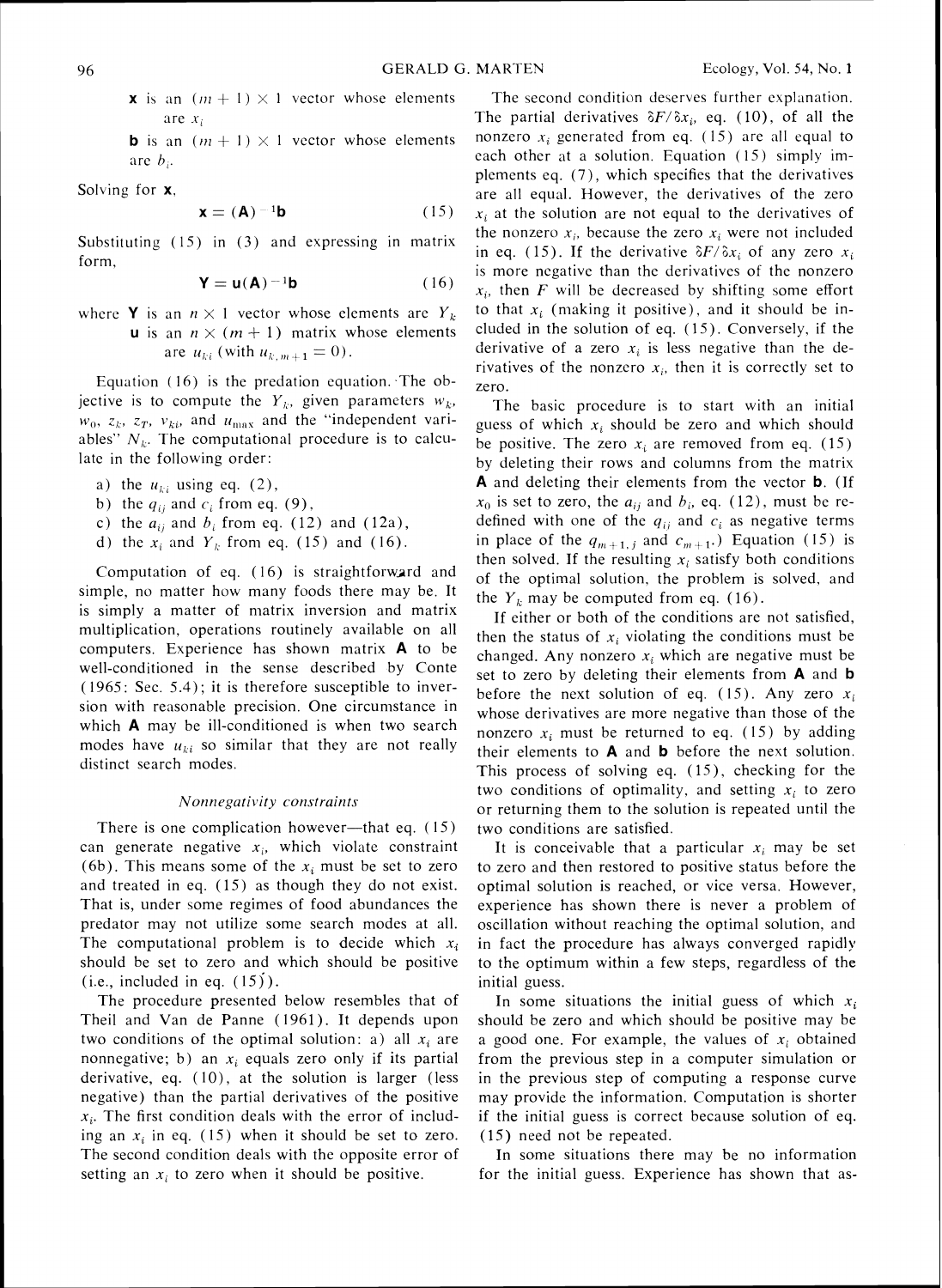signing a positive value to all  $x_i$  in the initial guess results in rapid convergence to the solution. This is facilitated by the fact that eq. (15) never generates negative  $x_i$  which should be positive in the optimal solution, provided the elimination process starts with all  $x_i$  included in eq. (15).

#### PARAMETER ESTIMATION

If eq.  $(16)$  is to be verified experimentally, its parameters must be susceptible to measurement. This is easiest when the time  $(x_i)$  allocated to a particular search mode or the quantity  $(Y_k)$  of a particular food consumed is equal to one of the parameters. It is a matter of devising situations in which all parameters but one are of negligible effect.

For example,  $u_{\text{max}}$  is the rate of consumption in a short period when the predator is hungry and food is in superabundance. The  $v_{ki}$  may be measured as the discovery rate when there is only food  $k$  and the predator is hungry and searching at maximum effectiveness. Alternatively, the  $u_{ki}$  may be measured as the quantities of different foods which are consumed under a particular regime of food abundances when the predator is in search mode  $i$ . All this supposes that the different search modes can be distinguished observationally and induced experimentally.

There are numerous ways to measure  $z_k$  and  $w_k$ 

```
SUBROUTINE FEED(N, M, XN, V, UMAX, W, WO, Z, ZT, X, Y)
         DIMENSION XN(1),V(5,5),W(1),Z(1),X(1),Y<br>DIMENSION Q(6,6),A(6,6),U(6,6)
        DIMENSION C(6), B(6), XX(6), DFDX(6), SUMUK(6)
M1 = M+1<br>DO 2 I=1,M<br>C INITIALIZE SUMMATIONS.<br>SUMUK(I) = 0.
        C(1) = 0.DENOM = 0.C COMPUTE U FROM EQUATION (2).
         DO 1 KP=l,N 

 1 DENOM = DENOM+V(KP, I) * XN(KP)
         DENOM = UMAX+DENOM
        DO 2 K=1, N
U(K,MI) = 0.<br>2 U(K,I) = UMAX*V(K,I)*XN(K)/DENOM<br>C COMPUTE Q AND C FROM EQUATION (9).
        Q(M1,1) = 0.Q(1, M1) = 0.<br>
DO 3 K=1, N<br>
SUMUK(1) = SUMUK(1)+U(K,1)
 \overline{\mathbf{3}}C(1) = C(1)+U(K,1)*(W(K)*Z(K)+ZT)005J=1,1<br>Q(1,J) = SUMUK(1)*SUMUK(J)DO 4 K=1,N
 4 Q(1, J) = Q(1, J) + W(K) * U(K, I) * U(K, J)<br>
S = Q(J, I) = Q(I, J)<br>
Q(M1, M1) = W0C(M1) = W0104 NI = 0
C ELIMINATE ZERO X(I) FROM A AND B.<br>DO 107 I=1,M1
         IF(X( I) )107,107,105 

 105 NI = NI+1
         B(N1) = C(1)NJ = 0 

        IF(X(J))107,107,106106
        NJ = NJ+1A(NI,NJ) = Q(I,J) 

107 CDIiT l NUE 

        IMAX = NI-1
```

```
DO 108 1=1, 1:AX 
       B(1) = B(1) - B(N1)00 108 J=l,NI 
 108 A(I,J) =A(I,J)-A(;lI,J) 

        LIO 109 J=l,til 

109 A(NI,J) = 1.<br>B(NI) = 1.<br>C COMPUTE X FROM EQUATION (15).
        CALL INVRI(A,NI)<br>CALL MULT(A,B,XX,NI,NI,
       L = 0N1 = 0DO 113 1=1, M1
        IF(X( 1))113,113,110 

 110 NI = NI+1
        X(1) = XX(N)113 CONTINUE<br>C COMPUTE DERIVATIVES FROM EQUATION (11).
        CALL MULT(Q,X,DFDX,M1,M1,1)
        DO 115 1=1,'11 
DFDX(I) - 2FDI(I)-C(I) 
        IF(X(1))115,115,114114 DER = DFDX(1)<br>115 CONTINUE
       CONTINUE
        DO 118 I=1, M1
DO II8 TEL,MI<br>IF(X(1))120,116,118<br>C CHECK ZERO X(I) FOR DERIVATIVES MORE
C NEGATIVE THAN POSITIVE X(1).<br>116 IF(DFDX(1)-DER)117,118,1
TI6 TF(DFDA(T)-DER)IIT,IIS,IIS<br>C RETURN TO COMPUTATIONS ANY X(I) INCORRECTLY
C SET TO ZERO IN THE INITIAL GUESS.
 117 \times (1) = 1.L = 1 
GO TO 11s 
C SET NEGATIVE X(I) TO ZERO.
 120 X(1) = 0.<br>1 = 1118 CONTINUE
        IF(L)119,119,104 
C COMPUTE Y FROM EQUATION (16).
       CALL MULT(U,X,Y,N,M1,1)RETURN 
        END
```
C COMPUTE A AND B FROM EQUATION (12) AND (12A).

F<sub>IG</sub>. 1. The computer program used for solving eq. (15) and (16) subject to constraints (6a) and (6b). The argument list of the computer program is  $(n, m,$  $N_k$ ,  $v_{ki}$ ,  $u_{max}$ ,  $w_k$ ,  $w_0$ ,  $z_k$ ,  $z_T$ ,  $x_i$ ,  $Y_k$ ). The first 10 arguments are input to the subroutine and the last two arguments are output. Note that  $x_i$  ( $i = 1, m + 1$ ) is both input (each  $x_i$  set to either zero or any positive value, as an initial guess) and output. A duplicate of the first dimension statement must appear in the calling program, with dimensions set at *n* or larger  $(m + 1)$ , in the case of  $x$ ). The dimensions in the second and third dimension statements must be at least  $m + 1$ . The user must supply two subroutines for matrix operations. Subroutine INVRT  $(A, n_A)$  inverts matrix **A** of dimension  $n_A$ . Subroutine MULT  $(A, B, P, n_1, n_2, n_3)$  multiples matrix **A** of dimensions  $n_1 \times n_2$  by matrix **B** of dimensions  $n_2 \times n_3$  to yield matrix P. The reader may verify for himself that the values of  $Y_k$  generated by this program are in fact optimal. If all primary determinants of the matrix **Q** are positive, then **F** in eq. (4) has only one minimum (Kunzi and Krelle 1966: 35–38). Whether the solution  $Y_k$  is at that minimum can be ascertained by computing the value of  $F$  in the neighborhood of the solution in order to see if any and all deviations from the solution cause  $F$  to become larger than at the solution. First compute  $F$ from eq. (4), based on the solution values of  $Y_k$ , and then recompute F from values of  $Y_k$  based on  $x_i$  adjacent to the solution values of  $x_i$  (subject to the constraints that the  $x_i$  must be nonnegative and sum to one).

in this fashion. For example,  $z_k$  is the quantity of the kth food which is consumed when there is no competition with desired consumption of any other food,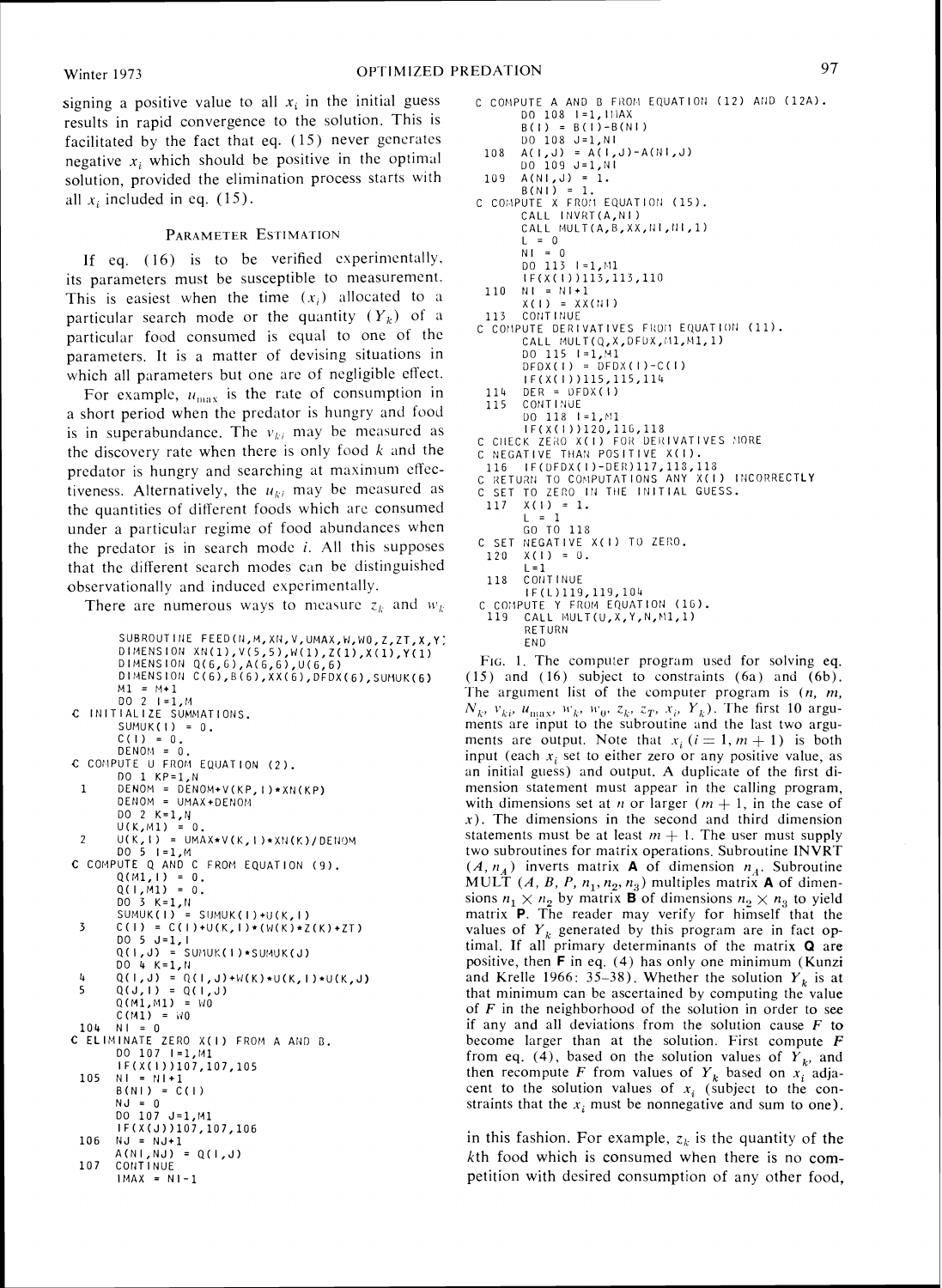with total consumption, or with nonfeeding activity. This pertains when the kth food is present in superabundance (thereby requiring negligible time for its consumption and removing competition with non $fending activity)$  and with an alternate, staple food in superabundance. (A staple food is considered here to have its consumption loosely controlled, i.e.,  $w_k$ is small, and fills the gap between desired consumption of the test food  $z_k$  and total consumption  $z_T$ .) The parameter  $z_T$  may be measured separately as the quantity of staple food consumed when by itself in superabundance.

The weighting factor  $w_k$  is the strength with which the  $k$ th food is controlled at its desired consumption, despite competing demands for the predator's effort. Competition with nonfeeding activity is eliminated by having the  $k$ th food alone and in superabundance. Solving eq. (15) for this situation (derivation in appendix),

$$
v_k = \frac{z_T - Y_k}{Y_k - z_k} \,. \tag{17}
$$

The value of  $w_k$  is indicated by where food consumption  $(Y_k)$  falls in the interval from  $z_k$  to  $z_T$ . If  $w_k$ is small (relative to the unity importance of total food consumption), consumption is near  $z_T$ ; if  $w_k$  is large, consumption is near  $z_k$ . Since all  $w_k$  will usually



The weight  $w_0$  may be measured from the time budget  $(x<sub>i</sub>)$  when there is only a small quantity of staple food (derivation in appendix) :

$$
w_0 = \frac{z_T u_{ki}}{x_i} \,. \tag{18}
$$

## CHARACTERISTICS OF THE PREDATION EQUATION

The properties of the predation equation will now be illustrated with a simplified version which retains the features of the general equation, using as few parameters as possible. The following simplifications have been applied to eq. (16):

- a) There is one search mode for each food: i.e.,  $m = n$  and all  $u_{ki}$  and  $v_{ki}$  are zero for *k* not equal to i.
- b) The total quantity of food desired is the sum of the desired quantities of each food, i.e..



FIG. **2.** Feeding rate proportional to food abundance until saturation:  $n = 1$ ,  $v_1 = 1.2$ ,  $u_{\text{max}} = \infty$ ,  $w_0 = 0$ ,  $z_1 = 1$ . Effort and food abundance in all figures have a full scale of unity.



## FOOD ABUNDANCE (N,)

FIG. 3. Hyperbolic feeding response:  $n = 1$ ,  $v_1 = 2$ , FIG. 5. Hyperbolic leeding response:  $n = 1$ ,  $v_1 = 2$ ,<br> $u_{\text{max}} = 2.75$ ,  $w_0 = 500$ ,  $z_1 = 1$ . The data points are for mantises feeding upon flies (Holling 1966). (The fitted curve is slightly sigmoid; the thin lines show the distribution of effort in a pure hyperbolic response.)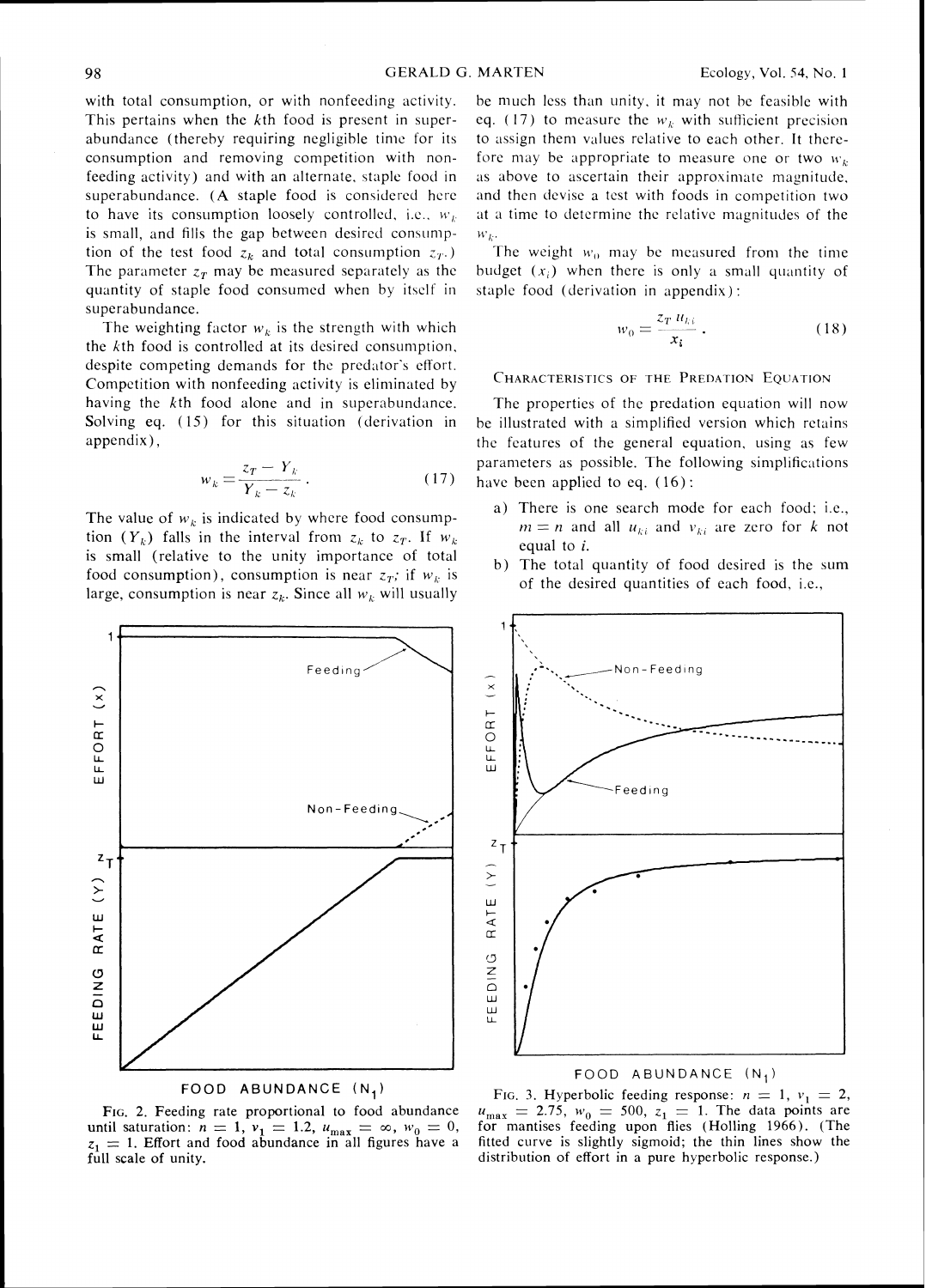

OF VARIABLE FOOD (N.)

 $v_2N_2 = 10$ ,  $u_{\text{max}} = 1.1$ ,  $w_1 = .8$ ,  $w_0 = .008$ ,  $z_1 = .92$ ,  $z_2 = .08$ . The data points are for deer mice feeding upon sawfly larvae with dog biscuits in superabundance as alternate food (Holling 1965). The alternate food in all ternate food (Holling 1965). The alternate food in all tively,  $w_0$  may be large enough that less effort is put figures is constant in abundance.

$$
z_T = \sum_{k=1}^n z_k \,. \tag{19}
$$

c) The importance coefficients  $(w_k)$  have the is satiated.) Both effects are present in Fig. 3.

 $z_k$ ,  $v_{kk}$  ( $k = 1, \ldots, n$ ), and  $u_{\text{max}}$ . The curves dis-<br>cussed below were generated with the computer pro-<br>put into a particular food when its abundance is cussed below were generated with the computer pro-<br>gram given in Fig. 1.<br>helow a threshold: i.e., it is not worth the effort

The predation equation can generate predator re-<br>sponse curves with all the shapes reported in the  $\frac{1}{2}$  predatory snails feeding upon mussels and barsponse curves with all the shapes reported in the in predatory snails feeding upon mussels and bar-<br>literature. For example, a straight line to saturation packed Above the threshold the effort directed toliterature. For example, a straight line to saturation  $\mu$  nacles. Above the threshold, the effort directed to- $\mu$  (Fig. 2) is expected when the maximum processing ward a particular food increases with its abundance (Fig. 2) is expected when the maximum processing ward a particular food increases with its abundance, rate  $(u_{\text{max}})$  is much larger than desired feeding rate as pursuit of that food brings increasing rewards. rate ( $u_{\text{max}}$ ) is much larger than desired feeding rate as pursuit of that food brings increasing rewards.<br>( $z_T$ ) and nonfeeding activities do not compete with Fffort finally declines at high abundances as less  $(z_T)$  and nonfeeding activities do not compete with Effort finally declines at high abundances as less feeding (i.e.,  $w_0$  is small). This results in a total effort suffices to satisfy food requirements. The sigfeeding (i.e.,  $w_0$  is small). This results in a total effort suffices to satisfy food requirements. The sig-<br>effort being placed into feeding until the full feeding moid can be very strong, as in Fig. 5, or it can be<br>re

Another kind of predator response is the hyper- even when one food is much more abundant than the bolic curve (Fig. 3), which is well documented in a other (Fig. 5). The sigmoid response in Fig. 4 and bolic curve (Fig. 3), which is well documented in a other (Fig. 5). The sigmoid response in Fig. 4 and variety of circumstances (Morris 1963, Mook and  $\sigma$  is a consequence of competition between two foods larger than  $z_T$ , in which case the hyperbolic character generated by competition between feeding and nonof eq. (1) dominates the feeding response. Alterna- feeding activities.



FIG. 4. Sigmoid feeding response:  $n = 2$ ,  $v_1 = 12$ , FIG. 5. Sigmoid feeding response with threshold and  $N_0 = 10$ ,  $u_{\text{max}} = 1.1$ ,  $w_1 = .8$ ,  $w_0 = .008$ ,  $z_1 = .92$ , variety maintained in the diet:  $n = 2$ ,  $v_1 = 1.6$ ,  $v_2$  $\hat{u} = .5 \, u_{\text{max}} = \infty, \, w_1 = .005, \, w_0 = .01, \, z_1 = .5, \, z_2 = .5.$ 

> into feeding as satiation is approached, more effort being placed into competing, nonfeeding activities. (Nonfeeding activity may be passive, as with the mantis (Holling 1966), which does nothing when it

same value for all foods. A sigmoid response (Fig. 4) is characteristic of predators which, when food abundances change, shift The parameters of this special case are  $w_1$ ,  $w_0$ , their emphases upon different foods competing for  $z_k$ ,  $v_{kk}$   $(k = 1, ..., n)$ , and  $u_{\text{max}}$ . The curves dis-<br>their attention. In the typical response, no effort is am given in Fig. 1.<br>The predation equation can generate predator re-<br>Murdoch (1969) observed thresholds experimentally quirement is met.<br>Another kind of predator response is the hyper-<br>even when one food is much more abundant than the 5 is a consequence of competition between two foods Davis 1966). For example,  $u_{\text{max}}$  may be only slightly for the predator's effort, but a sigmoid can also be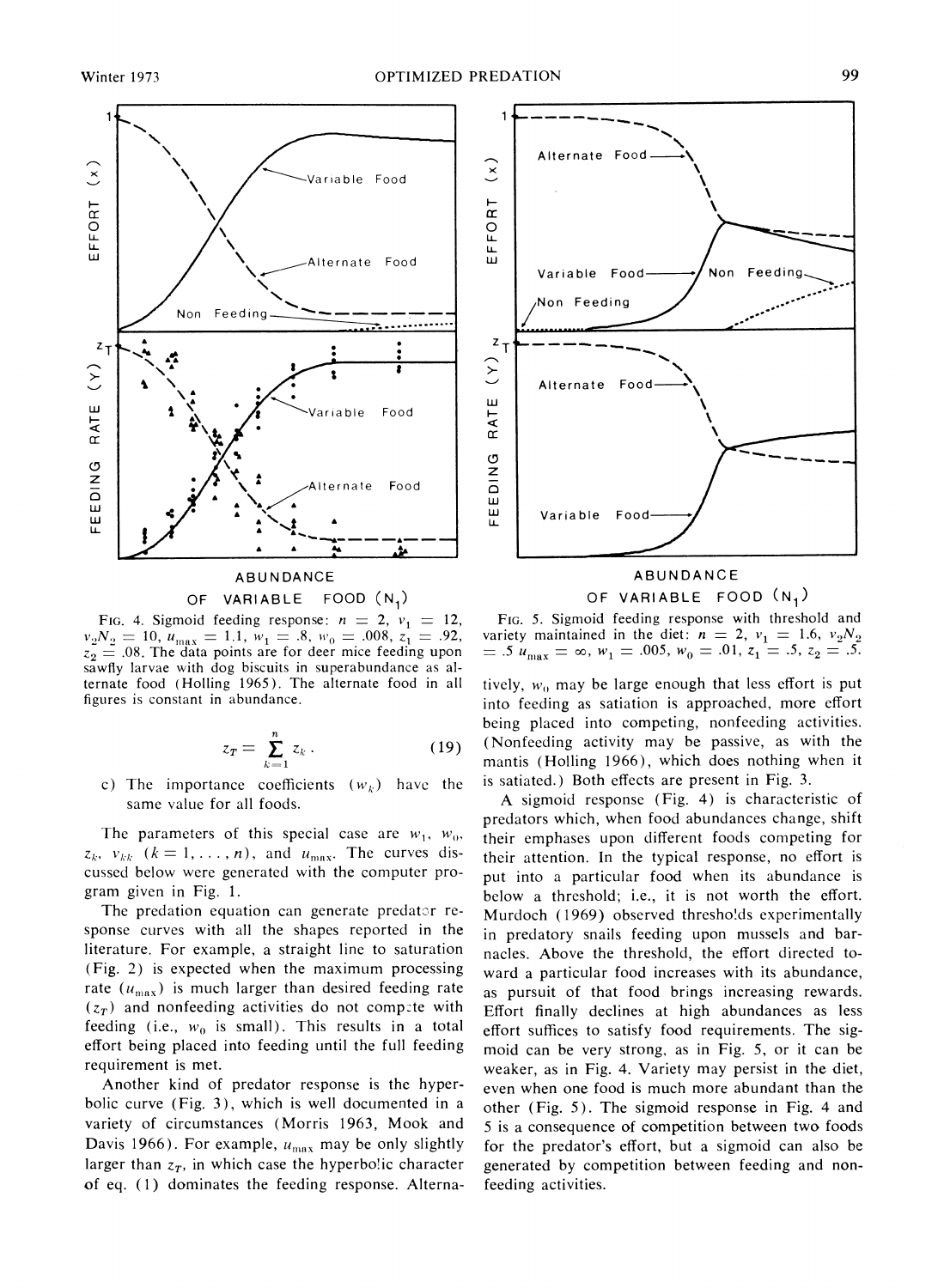

OF VARIABLE FOOD (N,)

FIG. 6. Feeding response with peak feeding at intermediate abundance:  $n = 2$ ,  $v_1 = 4$ ,  $v_2N_2 = .5$ ,  $u_{\text{max}} = \infty$ ,  $w_1 = .001, w_0 = .06, z_1 = 0, z_2 = 1$ . The alternate food is preferred, but it is not availa6le in sufficient abundarce to satisfy the predator's total food demand  $(z_T)$ .

The curves in Fig. 3 and 4 are not the best possible fits of cq. (16) to the data, and different parameter values could generate similar curves. The fit does not prove the validity of the optimization equation because an entirely different equation could conceivably fit the data cqually well. What the fit does show is that the optimization equation is at least compatible with patterns of predator response observed in the real world.

Under some circumstances the pattern of first increasing and then decreasing effort as a food's abundance increases is so pronounced that consumption of the food does not increase continuously toward a plateau as it becomes very abundant. Instead. peak consumption of the food is at an intermediate abundance, and consumption declines as the food becomes more abundant. This effect is most pronounced (Fig. 6) when (a) the food is relatively unpalatable (i.e., its  $z_k$  is lower than for other foods) and (b) alternative foods are present but not in sufficient abundancc to meet the total food demand  $(z_T)$ . The type of predator response represented in Fig. 6 has not yet been reported in the literature, but it is reasonable to suppose it exists.

In addition to thresholds, there may be discon-



OF VARIABLE FOOD (N,)

FIG. 7. Predator response similar to Fig. 6, but with discontinuities:  $n = 2$ ,  $v_1 = 2.5$ ,  $v_2N_2 = .5$ ,  $u_{max} = \infty$ ,  $w_1 = .01$ ,  $w_0 = .01$ ,  $z_1 = 0$ ,  $z_2 = 1$ .

tinuities in the middle of a response curve (Fig. 7), as other foods are switched in or out of the diet or as nonfeeding activity is switched in or out. We are not accustomed to thinking of predator responses with discontinuities as in Fig. 7, but such discontinuities may in fact be common.

#### ACKNOWLEDGMENTS

The idea of a predation equation based on optimization arose during conversations in 1968 with G. Mc-Laughlin (Computing Devices of Canada Limited), supported by the Canadian Forestry Service. G. Stewart and A. Bryan assisted with numerous tasks in developing the equation. J. Bryan, R. Drent, C. Holling, J. Krebs, and D. Rapport contributed valuable suggestions on the manuscript.

#### **LITERATURE CITED**

- Brown, R. G. D. 1969. Seed selection by pigeons. Behaviour **34:** 115-131.
- Cohen, M. J. 1955. The function of receptors in the statocyst of the lobster Homarus americanus. J. Physiol. **130:** 9-34.
- Conte, S. D. 1965. Elementary numerical analysis. Mc-Graw-Hill, New York.
- Croze, H. 1970. Searching image in carrion crows. Paul Parey, Berlin.
- Dawkins, R. 1969. A threshold model of choice behavior. Anim. Behav. **17:** 120-133.